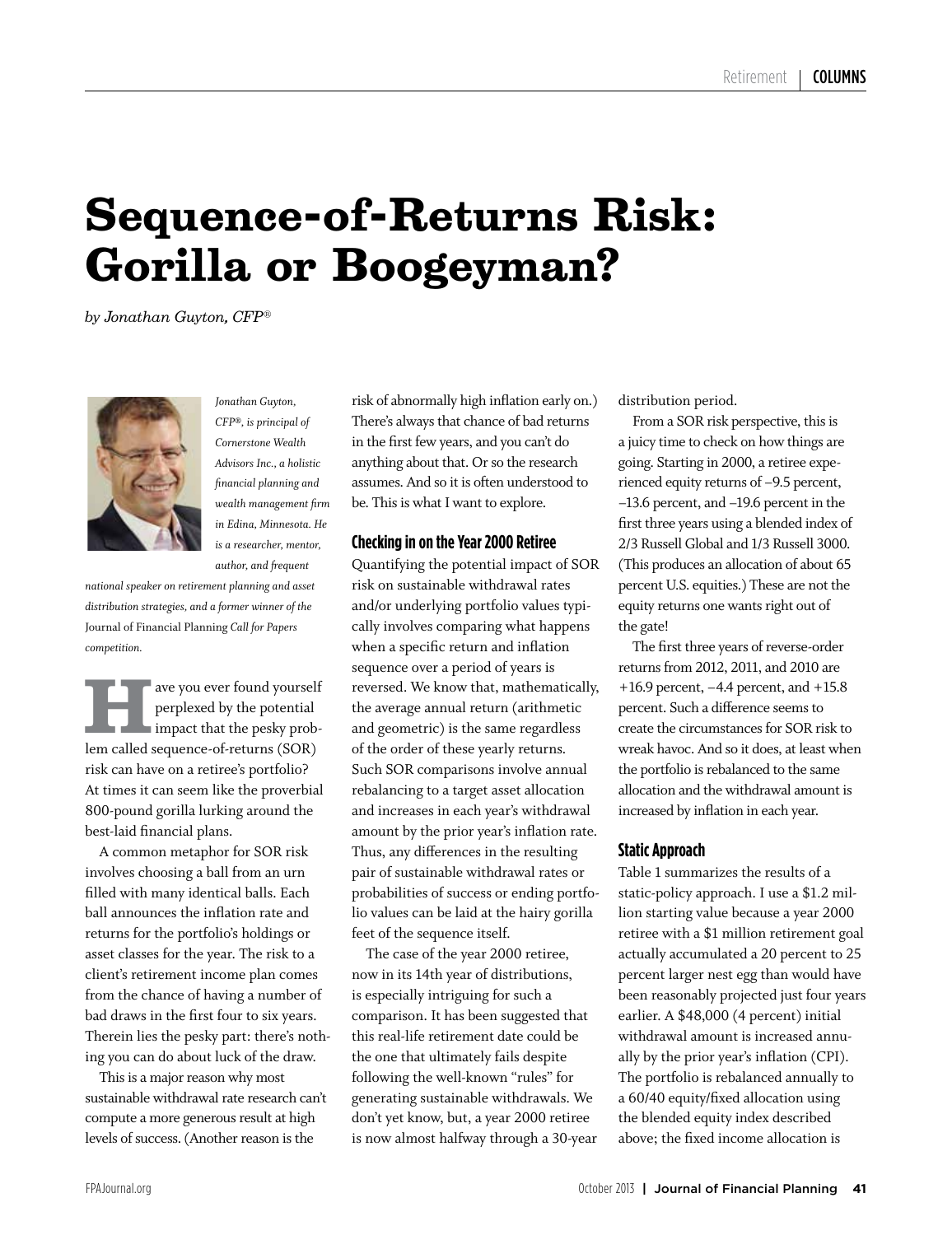| Table 1:                | Sequence-of-Return Risk under Static and Dynamic Policies |                        |                         |
|-------------------------|-----------------------------------------------------------|------------------------|-------------------------|
| <b>Static Policies</b>  |                                                           | <b>Actual Sequence</b> | <b>Reverse Sequence</b> |
| Year 1                  |                                                           | \$1,200,000 (4.0%)     | \$1,200,000 (4.0%)      |
| After 13 years          |                                                           | \$1,083,000 (6.1%)     | \$1,260,000 (5.2%)      |
| <b>Total WDs</b>        |                                                           | \$730,000              | \$718,000               |
| Sequence effect         |                                                           |                        | 16% more                |
| <b>Dynamic Policies</b> |                                                           |                        |                         |
| Year 1                  |                                                           | \$1,200,000 (5.0%)     | \$1,200,000 (5.0%)      |
| After 13 years          |                                                           | \$1,307,000 (5.0%)     | \$1,326,000 (6.9%)      |
| <b>Total WDs</b>        |                                                           | \$800,000              | \$836,000               |
| Sequence effect         |                                                           |                        | 1% more                 |

represented by the same Barclays Intermediate U.S. Government Bond Index used in most prior withdrawal rate research. This static rebalancing policy produces the same 4.7 percent average annual return in both 13-year return sequences; not great, but seemingly not a problem either.

However, there is a large difference—more than 16 percent—in total portfolio value available to generate yearly distributions during the second half of retirement. With the actual sequence, the withdrawal rate for year 14 has grown to 6.1 percent—more than a 50 percent increase from its start. In the reverse-order sequence, the withdrawal rate is now 5.2 percent, "only" a 30 percent increase. Viewing this difference from another perspective, a year 2000 retiree now has about 10 percent less money than when she retired, compared to having 5 percent more than her starting value with the reversed sequence.

Something beyond the year 2000 retiree's control is likely making a difference in how she views her future financial security. It also could affect the advice she now receives from her financial planner. Or both.

#### **Dynamic Approach**

For a healthier financial situation, employ dynamic, rather than static, policies to guide annual decisionmaking about the asset allocation and distribution amount. Using dynamic

policies such as those suggested in the published works of Guyton, Guyton and Klinger, or Bengen, as well as the dynamic allocation policies as developed by Kitces, Pfau, or Gupta et al., we can conduct a similar analysis of the same SOR environment (see the online version of this article at www.FPAnet. org/Journal/SequenceofReturnsRisk for complete references).

In the analysis, I use the dynamic withdrawal policies in Guyton and Klinger (2006) that can trigger a freeze in the distribution amount following years with negative investment returns or a 10 percent real cut (raise) if the withdrawal rate rises (falls) more than 20 percent from its initial percentage.

For the dynamic allocation policies, I use the threshold in Gupta et al. (2012), which relies on the Shiller Cyclically-Adjusted Price/Earnings (CAPE) ratio to gauge market valuation level. The dynamic allocation policy research mentioned above triggers rather large changes to the equity allocation when over-valued or under-valued situations occur.

Gupta et al. (2012) and Pfau (2012) start with a 50 percent neutral equity allocation and decrease (increase) it by half to 25 percent (75 percent) when markets become over- (under-) valued; Kitces employs a smaller adjustment via a 60 percent neutral equity allocation that falls (rises) by one-third to 40 percent (80 percent) when triggered.

Because of my sense that most financial planners (including myself) may be uncomfortable communicating so large a one-time equity allocation change to their clients, in modeling the dynamic allocation policy I use a 65 percent neutral equity allocation with just under a 25 percent shift to 50 percent (80 percent) when an over- (under-) valuation occurs.

Though exhaustive study on the combined impact of dynamic withdrawal and allocation policies has yet to be undertaken, results of their stand-alone impact offer strong reason to believe that employing them together would add around 100 basis points to the sustainable withdrawal rate under static policies. Thus, the year 2000 retiree following such policies can begin by taking a \$60,000 (5 percent) distribution. (A different approach would be to designate \$100,000 as a discretionary fund and begin with a \$55,000 distribution from the remaining \$1.1 million core portfolio.)

The results of implementing both dynamic policies simultaneously are striking. Under the actual return sequence, the year 2000 retiree begins her 14th year of distributions with a 9 percent larger nest egg than when she retired. Her next year's withdrawal amount following the inflationary increase will be 5 percent of the portfolio's value. Under the dynamic withdrawal policies, she previously had one freeze after 2001 and two cuts after 2002 and 2008.

The dynamic allocation policies produced a 6.3 percent average annual return during the first 13 years of her retirement. In six different years (2000–2002, 2007–2008 and 2011), the equity allocation was reduced to 50 percent due to market over-valuation. Compared with results from the static policy approach, the year 2000 retiree now has 20 percent more assets and has taken nearly 10 percent more in distributions. Twice, she had to adjust to two years with modest (3 percent to